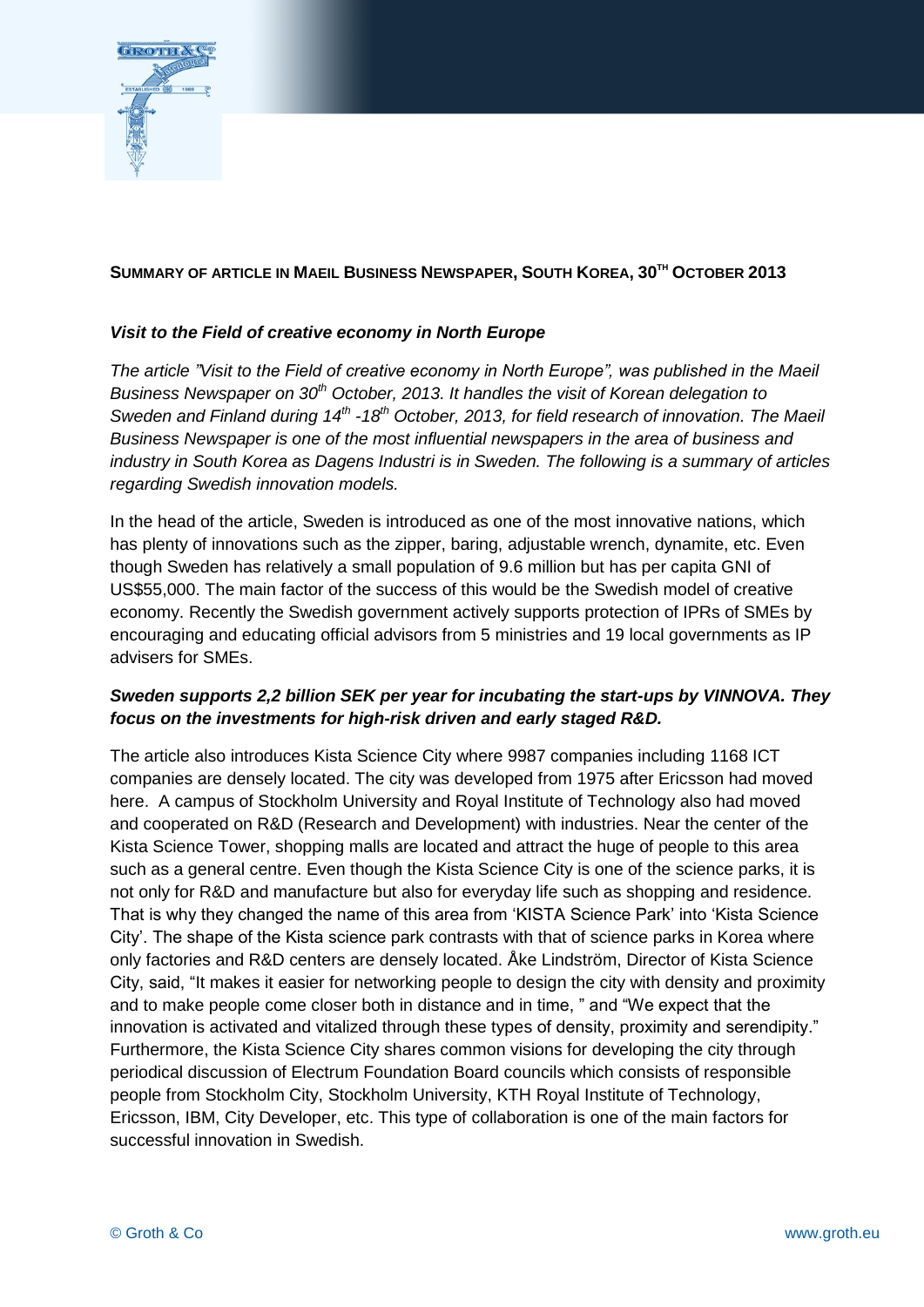

Mr. Henrik Fridén, Program Manager of VINNOVA, said, "it is one of the Swedish policies for innovation to support free movement of researchers between universities and the industry in order to encourage cooperation between them." Furthermore, with respect to IP finance, the Swedish government provides public finance to high-risk driven and early staged R&D. Ms. Lena Nyberg, Manager of VINNOVA, said, "Despite of high risk of failure, we invest public finance into the initial staged R&D or challenge-driven innovation. Even though the companies that had failed before, they can be financed again from VINNOVA". Based on the statistics of 2011, VINNOVA invested 2.2 billion SEK in form of grants, not loans.

Ms. Youngmi Chung, a Korean Patent Attorney of Groth & Co, which is one of the most representative IP firms in Sweden, said, "In Sweden, innovation means to continue to try and experiment new ideas in spite of risk of failure", and "As creativity cannot be hurried, Swedish people have consensus on the fact that continuous tries and experiments should be kept with patience for innovation."

## *The picture shows the IP FORUM in Stockholm*



지난 16일 스웨덴 스톡홀름에서 열린 지식재산권포럼에서 손성환 주스웨덴 대사(앞 줄 왼쪽부터), 법률회사 그로트앤드컴퍼니의 군나 순드크비스트 CEO, 토마스 레 브 대표변리사 등이 발표를 경청하고 있다

*Korean Ambassador, Mr. SON Sungwhan, CEO of Groth & Co, Mr. Gunnar Sundkvist, and Managing Partner of Groth & Co, Mr. Thomas Lev, are participating and listening to presentations at IP Forum in Stockholm on 16th October.*

"As Intellectual Properties such as patents, trademarks and designs are main assets of companies, each SMEs should have their own Intellectual Property strategy for their protection, especially in the environment of new coming

Unitary Patent System which would be an opportunity for big companies, however for SMEs which might be a risk", said Mr. Thomas Lev, Managing Partner of Groth & Co. The IP Forum was organized by Groth & Co, KIPA and Maeil Business Paper and supported by the Korean Embassy in Sweden and Korean Business Center in Stockholm.